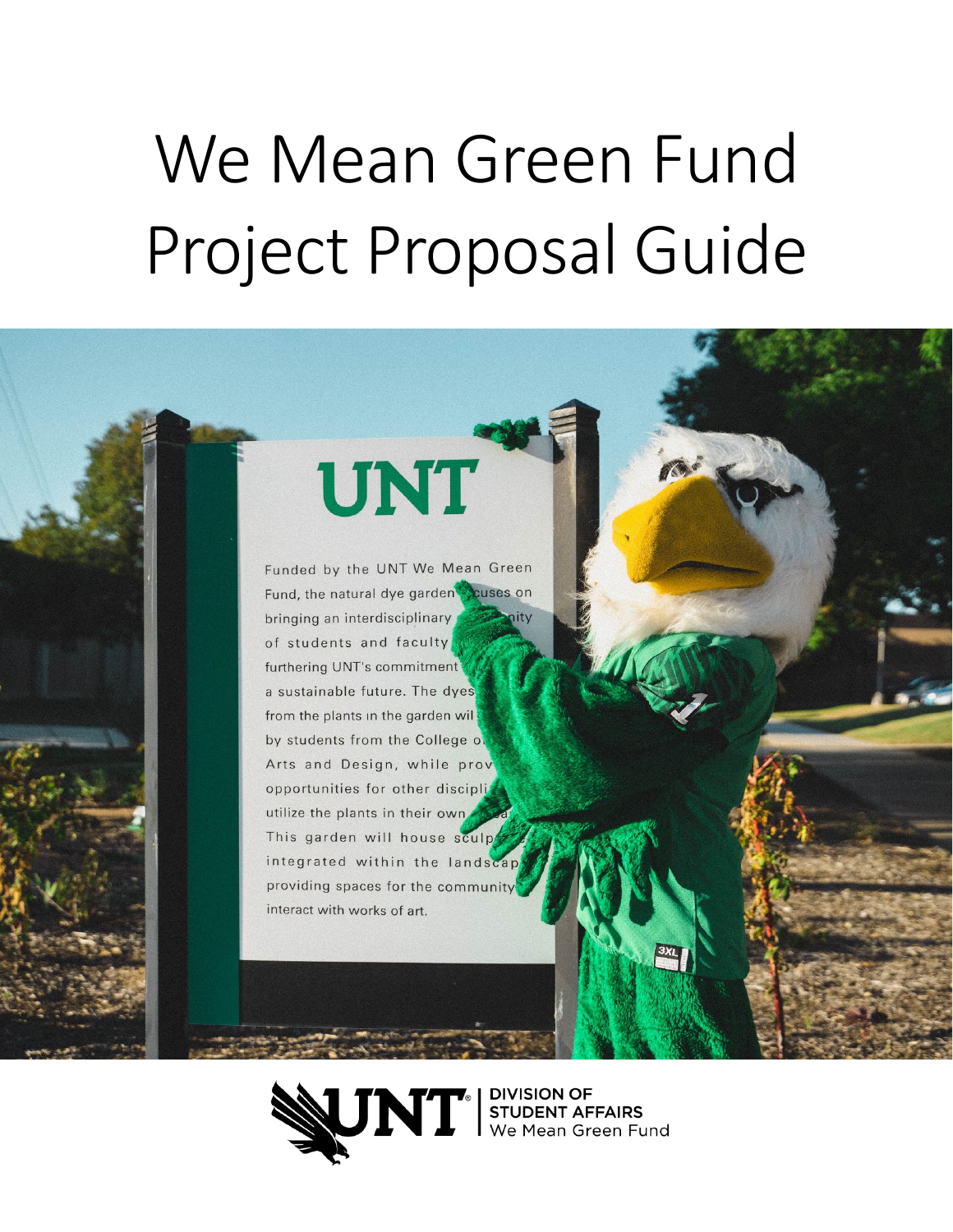# Contents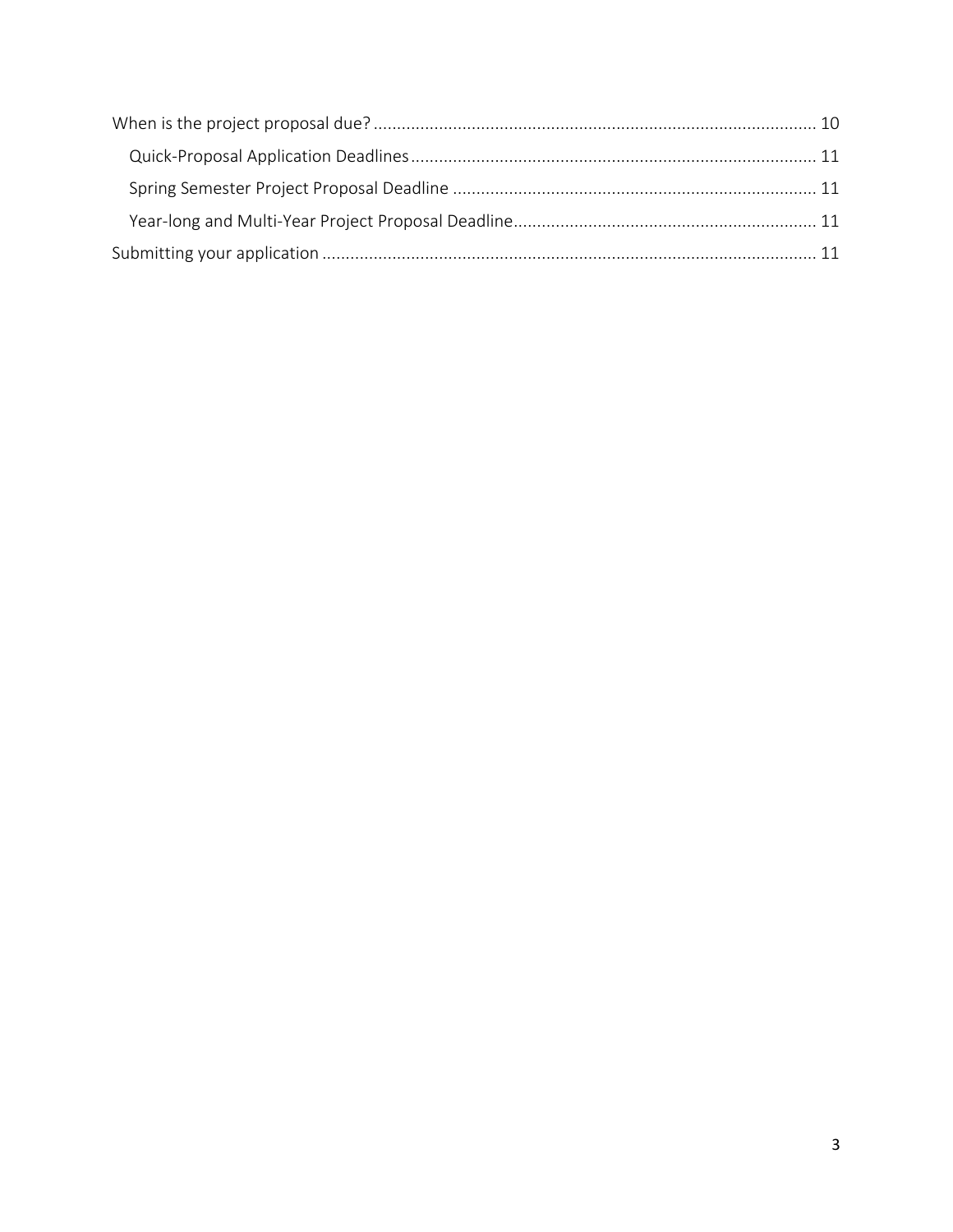# <span id="page-3-0"></span>What is the We Mean Green Fund?

The University of North Texas' green fund, the We Mean Green Fund (WMGF), empowers members of the UNT community to improve our institution through campus projects that embody passion and spirit for environmental sustainability. The fund was initiated in 2010 by a majority vote of the student body and is continuously made possible by the UNT student body through a \$[5 Environmental Service Fee](https://sfs.unt.edu/explanation-fees) collected from students each spring and fall.

The student fee supports the advancement of campus environmental sustainability efforts through community-driven project ideas and leadership. Through joint engagement and enthusiasm from students, faculty, and staff, the projects financed by the We Mean Green Fund integrate sustainability into the culture of our university's many operations and activities.

Participation with We Mean Green Fund projects provides students and employees an opportunity to expand on professional skill sets and experiences related to project planning and evaluation, budgeting, stakeholder engagement, outreach coordination, leadership, and more.

# <span id="page-3-1"></span>Who can submit a project proposal and receive funding?

Project proposals may be submitted by current UNT students, staff members, and/or faculty members on behalf of an individual, UNT program, organization, office, or department. Non-university affiliated individuals and organizations may not submit proposals.

# <span id="page-3-2"></span>What can funds be used for?

Funds may be used to provide environmental improvements at the university through environmental services, benefits, and support such as (but not limited to) recycling, transportation, employment, product purchasing, matching funds for grants, planning and maintenance, irrigation, etc. Visit our website for examples on previously funded projects. While *projects must have an environmentally focused core*, they can simultaneously address other areas of [sustainable development](https://www.undp.org/content/undp/en/home/sustainable-development-goals.html) through creative approaches. Projects should enhance student learning and campus life while addressing environmental sustainability topics such as waste reduction, energy or water conservation, transportation, building efficiencies, landscaping, gardening, biodiversity and more. Examples of relevant projects include but are not limited to **educational engagement efforts related to environmental sustainability** (e.g., workshops, art exhibits, volunteer efforts, seminars, events, etc.), campus environmental enhancements and infrastructure, and **pilot programs to improve campus environmental impacts** (e.g., green energy, green spaces, waste reduction strategies, etc.). *Funds may not be used for personal research projects or to reduce/replace money allocated by the institution for environmental projects.*

# <span id="page-3-3"></span>Who evaluates projects for funding?

The student-majority, student-led [We Mean Green Fund Committee](https://studentaffairs.unt.edu/we-mean-green-fund/programs/we-mean-green-fund-committee) evaluates project proposals and allocates funds from the Environmental Service Fee which means the decisions behind this studentfunded program are led primarily by students. The committee evaluates complete proposals only and may establish additional funding guidelines from year to year to ensure funding is allocated among a diverse range of candidates and topic areas. Proposals are evaluated on how well candidates address the required proposal materials.

#### <span id="page-3-4"></span>What are the eligibility criteria for project proposals?

*To be eligible for funding, project proposals must follow instructions outlined in proposal materials and address the following criteria:*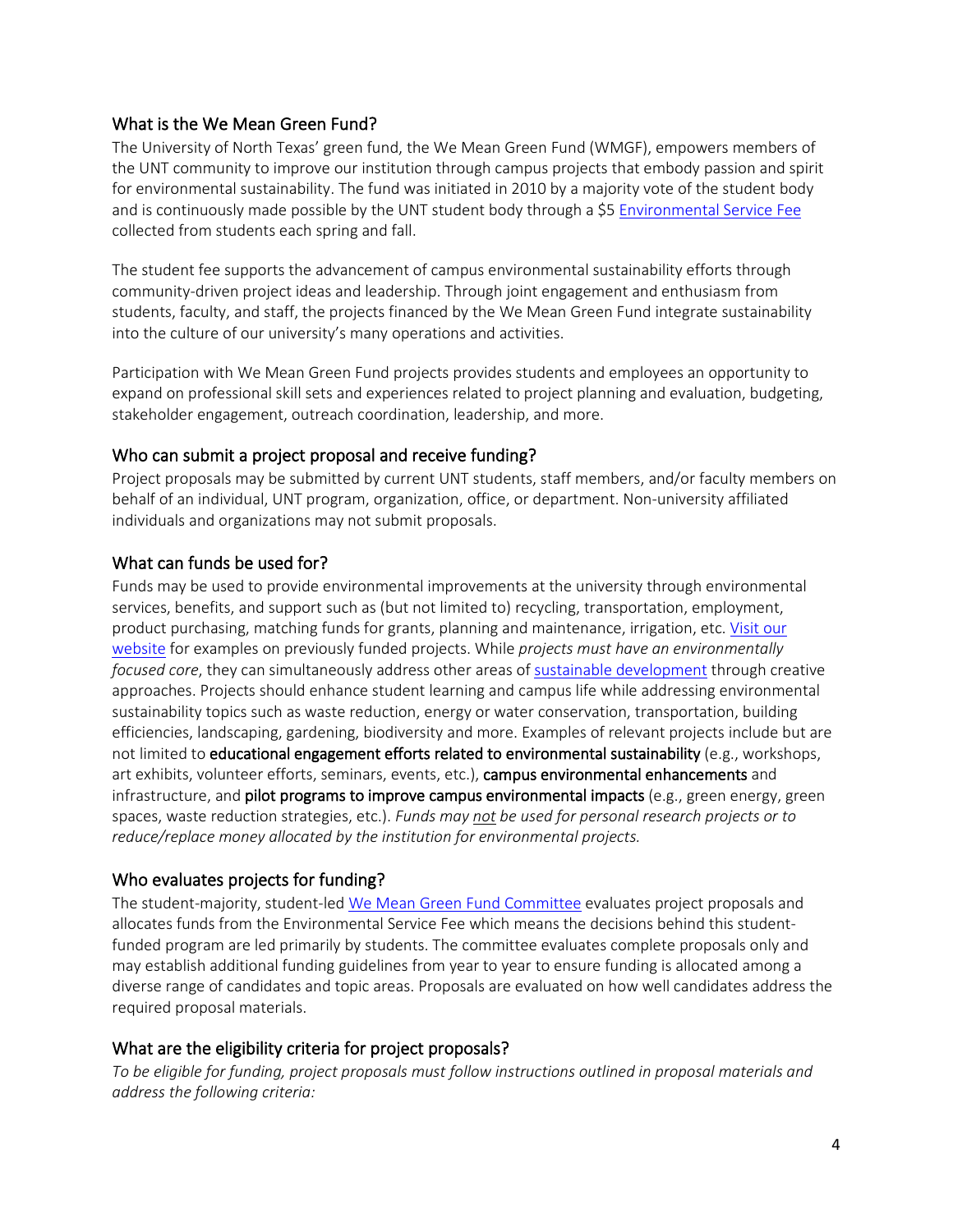### <span id="page-4-0"></span>Connection to Campus

Projects should directly address environmental sustainability on the University of North Texas campus or in the capacity that on-campus activities directly influence environmental sustainability in the surrounding community.

#### <span id="page-4-1"></span>Environmental Benefits

Projects should demonstrate a reduction in UNT's carbon footprint or provide other environmental benefits such as (but not limited to) stormwater management, biodiversity, conservation, waste reduction, clean energy & transport, etc.

#### <span id="page-4-2"></span>Feasibility and Institutional Support

Projects should be feasible and have written confirmation of support from appropriate campus entities prior to submission. All projects must have the support of a UNT faculty or staff advisor who is committed to advising the project throughout its implementation and seeing it to completion. If your project proposes physical changes to the university or new campus practices/procedures that will impact any department's functions or operations, you will be required to submit a Project Approval Form from appropriate campus entities. See page 9-10 for examples of potential approvers.

#### <span id="page-4-3"></span>Appropriateness of Schedule and Budget Request

Projects must have a feasible timeline and budget that are clearly defined and based on research.

#### <span id="page-4-4"></span>Student Experience

Projects include opportunities for student involvement and/or will positively impact the student experience. Direct student involvement in project planning and implementation is strongly encouraged.

#### <span id="page-4-5"></span>Education and Outreach

Projects consider education and outreach opportunities and include these elements as part of the project implementation plan.

#### <span id="page-4-6"></span>Metrics

Projects have clearly defined, measurable outcomes, backed by metrics. Consider creating SMART goals that are specific, measurable, achievable, relevant, and time bound.

#### <span id="page-4-7"></span>Potential for Broad Application

Projects have the potential to be scalable across campus.

#### <span id="page-4-8"></span>Self-Sufficiency

Projects should be self-sufficient without the need for continued management from the green fund. Project implementation should not rely exclusively on green fund staff for completion. Project leadership is the responsibility of the candidates who submit the proposal. While not required, preference may be given to projects that can obtain matching funds from sources beyond the green fund or include a plan for sustained funding.

# <span id="page-4-9"></span>How much funding is available?

During the 2022 fall proposal review cycle, the We Mean Green Fund Committee may allocate up to \$70,512.64 to support projects. Projects that receive funding in this cycle must conclude by the end of the 2023 summer semester; therefore, the scope and budget of each project must be manageable by the deadline. Projects with smaller budgets of \$20,000 or less have a stronger likelihood of receiving funding. However, you may propose a larger budget. Please check [greenfund.unt.edu](https://studentaffairs.unt.edu/we-mean-green-fund) for updates about available funding for the 2023 spring proposal review cycle.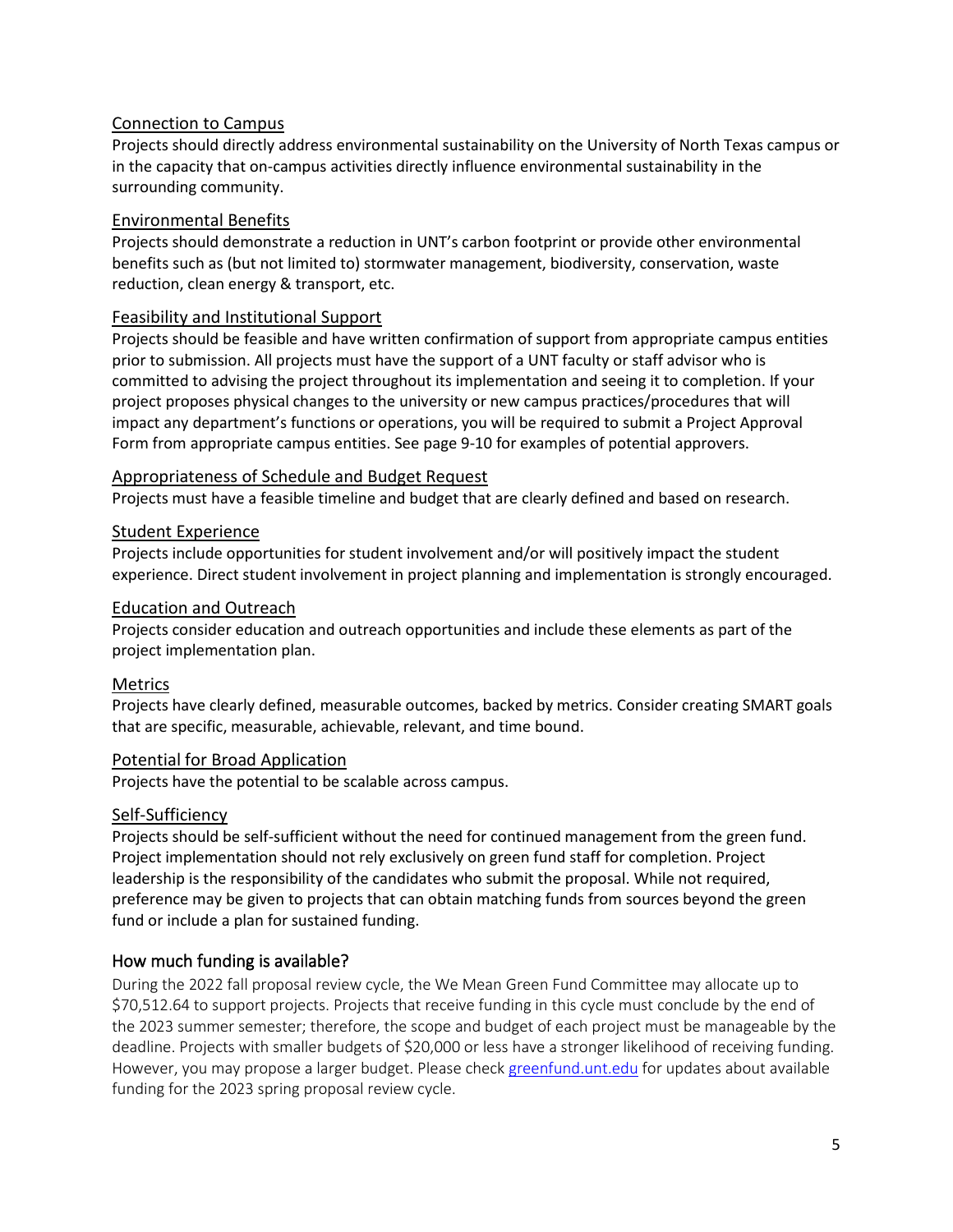#### <span id="page-5-0"></span>What are the expectations after a project receives funding?

*By submitting a WMGF project proposal, candidates agree to the following terms if funded:*

- Project teams are responsible for leading and implementing projects if awarded funding. If a primary leader of the project leaves the project team, then they must communicate with WMGF staff and identify a replacement lead immediately.
- The WMGF Committee reserves the right to request reasonable amendments to proposed projects prior to awarding funding. Project teams must agree to follow through with amendments before receiving funding.
- All project spending must comply with UNT purchasing policies. Funds will be transferred to the receiving department in a special project account that teams can spend from.
- Project teams must make all project invoices and other purchasing documentation available to WMGF staff each time a purchase is made.
- Project teams must spend WMGF funds according to the approved project budget and must consult with the We Mean Green Fund Committee to request any budget alterations or adjustments during the project.
- If funds are not used by the required deadline, then funding will be withdrawn, and the project team must reapply for future funding unless specified otherwise in the funding agreement or in writing by the WMGF staff or committee.
- Any unused project funds will return to the We Mean Green Fund and be reallocated to future projects.
- Project teams may be asked at any time to attend meetings to present the progress of their project and the management of funds.
- Project teams must provide project photos and written project updates at both the midpoint and completion of the project and additionally as requested by the green fund staff or committee. Otherwise, funding may be placed on hold.
- Project teams must submit a final written project report with photos by a deadline assigned by WMGF staff.

#### <span id="page-5-1"></span>What kind of proposal should I submit?

#### <span id="page-5-2"></span>Quick-Proposal

This is for proposals that can be completed within a short amount of time and are either already approved by associated parties, or do not require approval. The funding required for quick proposal projects is typically under \$3,000.

Quick-Proposals are great for project such as one-time events, small structures or grounds projects for planting native plants, educational signage campaigns, purchasing sustainable goods for campus, and more.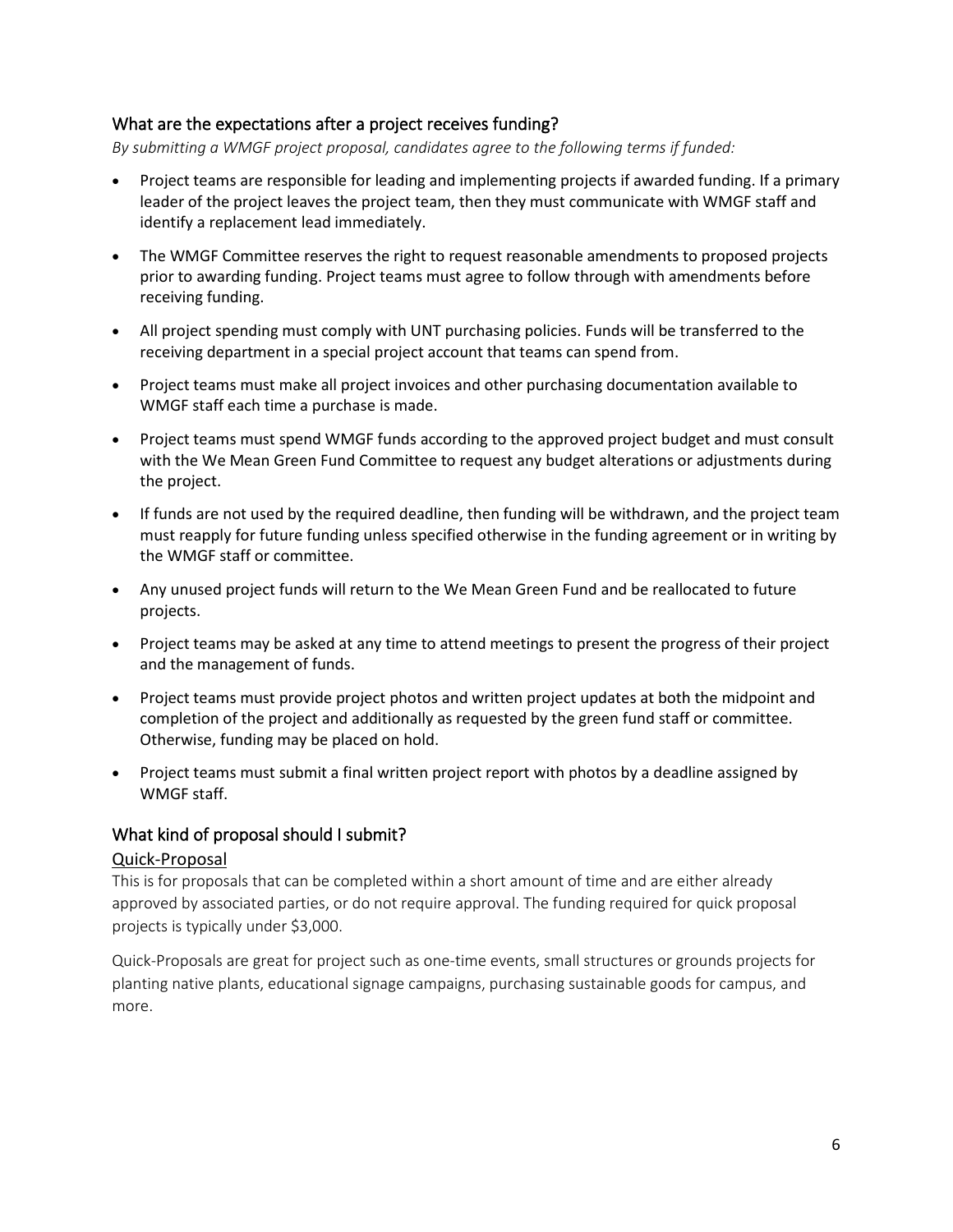# <span id="page-6-0"></span>General Project Proposals

### <span id="page-6-1"></span>Semester-Long Projects

These proposals are for larger projects that may require approvals from various departments across campus and can be completed within one semester (typically the spring). Funding required for semester-long projects range from \$3,000 to \$60,000.

Examples of previous semester-long projects include the [Mean Green Fix and Wear](https://studentaffairs.unt.edu/we-mean-green-fund/projects/mean-green-fix-and-wear) workshops, the [Community Garden Pollinator Mural](https://studentaffairs.unt.edu/we-mean-green-fund/projects/community-garden-pollinator-mural) project, and the Water Bottle Refilling Stations project. Projects that take one semester long could be events, educational campaigns, establishment of structures on campus that promote environmental sustainability, and more.

#### <span id="page-6-2"></span>Year-Long Projects and Multi-Year Projects

These projects are large-scale projects that require approvals from various departments and organizations across campus. Implementation for these projects occur over a long period of time, such as one year or longer, and typically have a funding requirement of over \$5,000.

The [Native Bed Expansion](https://studentaffairs.unt.edu/we-mean-green-fund/projects/community-garden-pollinator-protection) project and the [Central Campus Pollinator](https://studentaffairs.unt.edu/we-mean-green-fund/projects/central-campus-pollinator) project are both projects that took place over one year. Fund projects that have taken place over many years include the [Union Rooftop](https://studentaffairs.unt.edu/we-mean-green-fund/projects/native-plants-union-roof) project, the UNT Community Garden, and the [Mobile-Bike shop.](https://studentaffairs.unt.edu/we-mean-green-fund/projects/mobile-bike-shop) Projects that fit in this category are geared toward making a long-lasting impact on campus and typically require a through maintenance plan.

# <span id="page-6-3"></span>What is the timeline for the project proposal process?

Regardless of the type of project you submit, there are important steps you need to take to get your project funded. Below is a suggested timeline of steps to take when you plan on bringing an idea for We Mean Green Fund consideration.

- 1. Get connected with the UNT We Mean Green Fund Staff by filling out a[n interest form,](https://unt.az1.qualtrics.com/jfe/form/SV_erIjm3xMXXWsOCa) emailing [WeMeanGreenFund@unt.edu,](mailto:WeMeanGreenFund@unt.edu) or calling 940-565-4587.
- 2. Make campus connections.
	- o Find other students who are interested and create a project team!
	- o All student project leaders are required to have a UNT staff or faculty advisor. As your professors or other members of the UNT community to be your project advisor.
- 3. Set up an initial planning meeting with the WMGF Staff.
	- o Receive valuable feedback regarding your project idea.
	- o Staff will provide project teams with proper proposal documents.
- 4. Finish the first draft of your proposal and submit for WMGF staff review.
	- $\circ$  The WMGF staff will provide feedback and let you know of any necessary approvals that are needed.
- 5. Finalize proposal documents and send in to [WeMeanGreenFund@unt.edu](mailto:WeMeanGreenFund@unt.edu) for approvals.
- 6. Once approved, present to the WMGFC.
- 7. Funding status is released.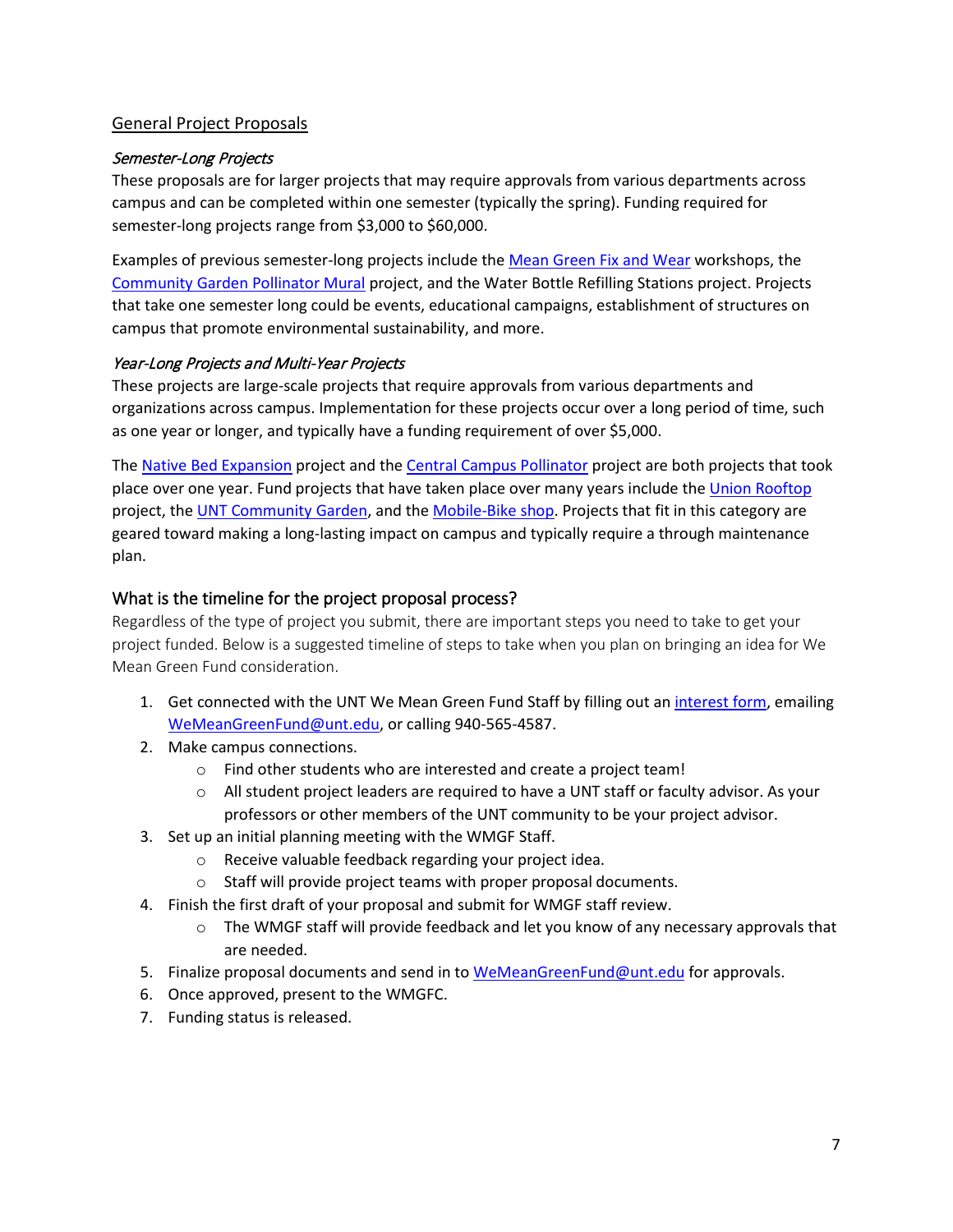<span id="page-7-0"></span>Deadlines for 2022-2023

| Fall 2022 Dates                   | <b>Timeline Items</b>                                                          |
|-----------------------------------|--------------------------------------------------------------------------------|
| September 18 <sup>th</sup> , 2022 | Quick-Proposals are due to be considered for Fall 2022 funding                 |
|                                   | implementation.                                                                |
| October 16 <sup>th</sup> , 2022   | Quick-Proposal applications are due to be considered for Spring 2023           |
|                                   | funding and implementation.                                                    |
|                                   | Spring semester project proposals are due to be considered for Spring          |
|                                   | 2023 funding and implementation.                                               |
| November 2022                     | Project teams for spring semester project proposals will present to the        |
|                                   | student-majority We Mean Green Fund Committee (WMGFC).*                        |
|                                   | *Presentation Dates TBD, connect with the WMGF for the most updated            |
|                                   | information.                                                                   |
| December 2022                     | Project teams may be invited for follow-up presentations to the We Mean        |
|                                   | Green Fund Committee.                                                          |
|                                   | The committee will deliberate and provide funding recommendations to           |
|                                   | UNT's Division of Student Affairs leadership for final approval.               |
| January 2023                      | Awarded projects typically receive funding and begin implementation by         |
|                                   | January of the spring semester.                                                |
| May 2023                          | Funded projects anticipated to conclude by the end of the spring semester      |
|                                   | $(May)$ .                                                                      |
| August 2023                       | Project bills are paid no later than the end of August of the 2022-2023 fiscal |
|                                   | year.                                                                          |
|                                   |                                                                                |
| <b>Spring 2023 Dates</b>          | <b>Timeline Items</b>                                                          |
| March 12th, 2023                  | General project proposal materials for implementation for the 2023-2024        |
|                                   | academic year are due.                                                         |
| Late March- Early April           | Project teams for spring semester project proposals will present to the        |
| 2023                              | student-majority We Mean Green Fund Committee (WMGFC).*                        |
|                                   | Project teams may be invited for follow-up presentations to the We Mean        |
|                                   | Green Fund Committee.                                                          |
|                                   | *Presentation Dates TBD, connect with the WMGF for the most updated            |
|                                   | information.                                                                   |
| May 2023                          | The committee will deliberate and provide funding recommendations to           |
|                                   | UNT's Division of Student Affairs leadership for final approval.               |
| September 2023                    | Projects proposed in the spring typically receive funding and begin            |
|                                   | implementation by the start of the next UNT fiscal year (September).           |
| August 2024                       | Funded projects conclude by the end of the 2023-2024 fiscal year.              |

# <span id="page-7-1"></span>What kind of support is available for interested candidates?

We Mean Green Fund staff is available to answer questions and help you navigate the project planning and implementation phases. Need help with brainstorming, facilitating campus relationships, planning a proposal, or maneuvering university processes and systems? Contact wemeangreenfund@unt.edu or call 940-565-4587 for assistance.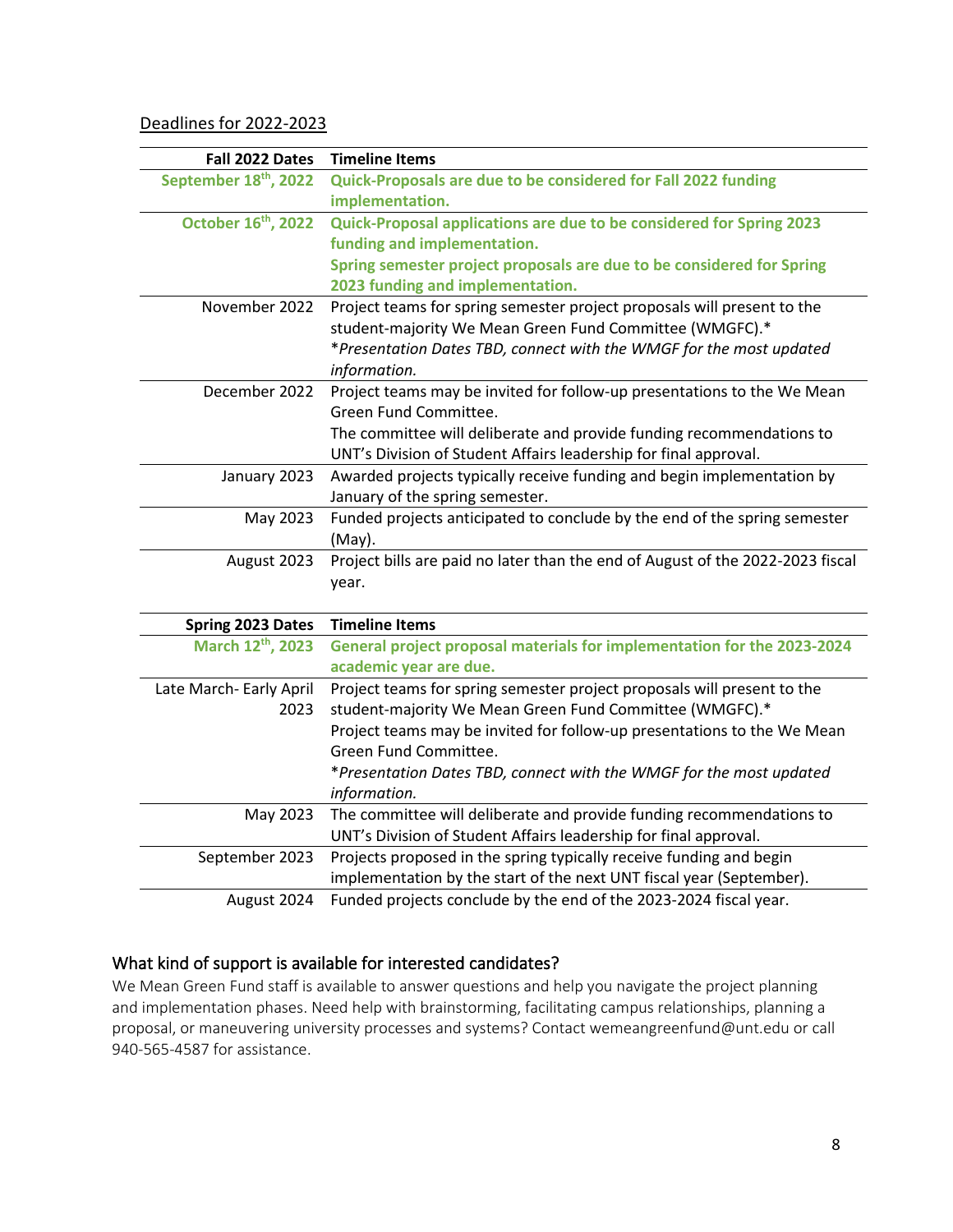# <span id="page-8-0"></span>What are the components of a complete project proposal?

A complete We Mean Green Fund project proposal includes the following materials:

- 1. Interest Form
- 2. Project Proposal Form
- 3. Supplemental Budget Document
- 4. Project Approval Forms (where applicable)
- 5. Presentation or Video Pitch

#### <span id="page-8-1"></span>Interest Form

To initiate your proposal for project funding, first submit one [Interest Form](https://unt.az1.qualtrics.com/jfe/form/SV_erIjm3xMXXWsOCa) per project to briefly define your project idea to the green fund staff. Interest Forms can be submitted at any time. Interest Forms provide staff with information to help them offer feedback, confirm feasibility, connect you with appropriate campus entities, advisors, or team members, and provide guidance on how to move forward successfully to compose your project proposal as a compelling narrative for the We Mean Green Fund Committee's review.

#### <span id="page-8-2"></span>Project Proposal Application

The Project Proposal Application provides the We Mean Green Fund Committee with a summary of your proposed project and the context of its feasibility and impact. It also identifies your project team. The Project Proposal Application consists of prompts which must be completed to be considered for funding. In this application, you will submit information about how your project addresses environmental sustainability on campus, as well as provide information about the project timeline and budget.

#### <span id="page-8-3"></span>Supplemental Budget Document (Excel)

Project proposals must include a budget that is clearly defined and based on research. In addition to the budget on the project proposal application, project leads may use the provided Budget Excel template. When developing the budget, consider the project's needs for equipment, general materials or supplies, construction, publicity and marketing, personnel and wages, consultants, and more. Proposals including construction may require the assistance of a [professional UNT cost estimator.](https://facilities.unt.edu/services/estimating) Consult with the green fund staff first for budgeting or cost estimating questions.

#### <span id="page-8-4"></span>Project Approval Form

If your project proposes physical changes to the university or new campus practices or procedures that will impact any department's functions or operations, you must submit a Project Approval Form from appropriate campus entities confirming their support/approval of the project. Signed Project Approval Forms are requested from all project stakeholders whose involvement or approval is necessary for project completion (e.g., UNT faculty, staff, departments, organizations, external units, etc.). If you need assistance in identifying the entities from which your project might require approval, contact We Mean Green Fund staff at WeMeanGreenFund@unt.edu.

*Below are examples of potentially necessary project approvers depending on the project scope.*

- *Art in Public Places Committee* oversees the acquisition, placement, maintenance, and insurance for campus artwork installations
- *Athletics* oversees sporting events and activities
- *Building Managers/Proctors* oversees building-specific maintenance and operations
- *Deans or Department Chairs* oversees academic unit or area of concern to support students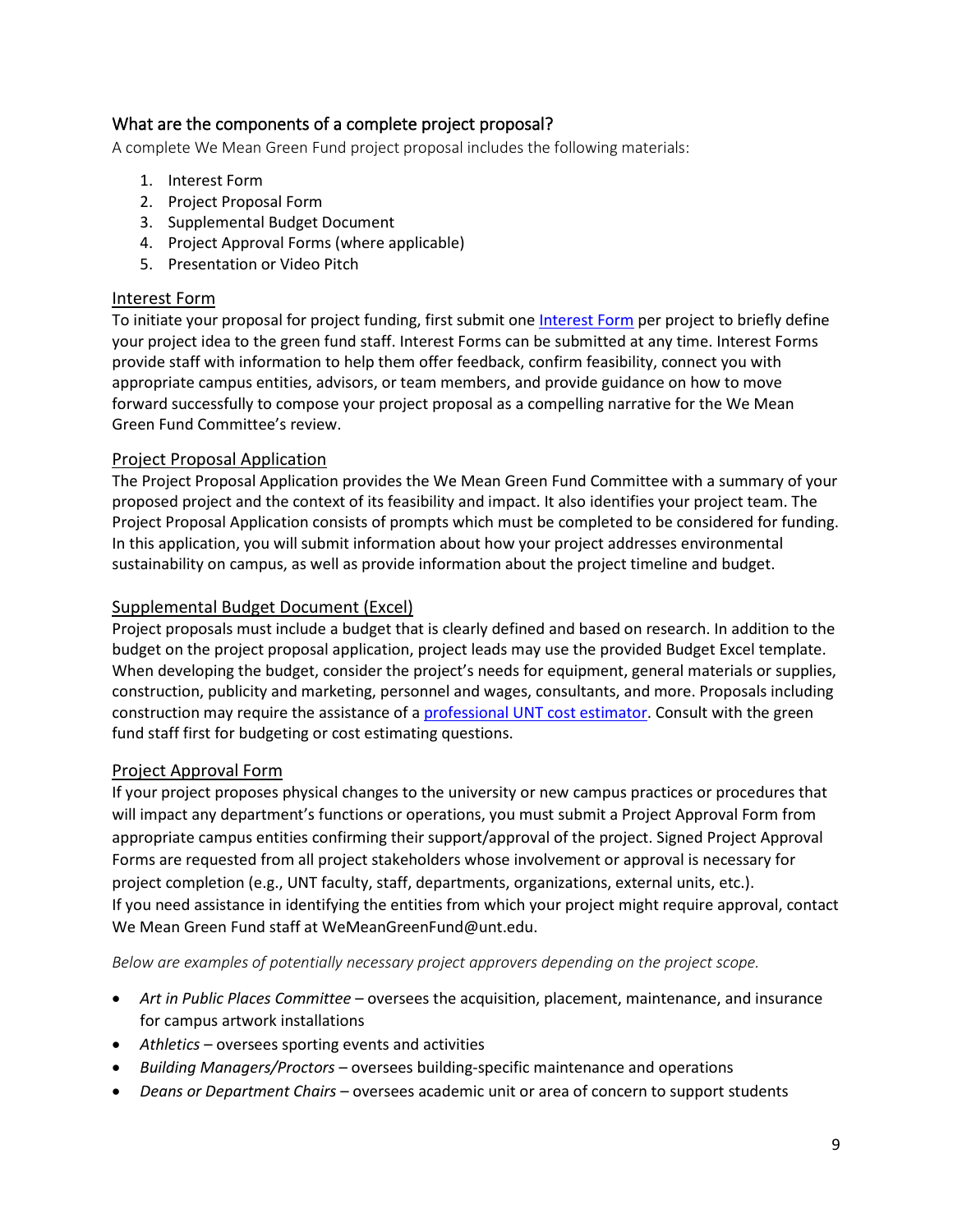- *[Design Review Board](https://facilities.unt.edu/sites/default/files/docs/facilities_project_procedures_manual_edition_03_2019-04-16.pdf)* oversees approvals for any new building [project](https://facilities.unt.edu/services/Projects) such as ones related to improvements or construction affecting the campus exterior public space, existing building appearance, landscape, or campus aesthetic
- *Dining Services* oversees campus dining operations including retail options
- *Facilities*  oversees [construction,](https://policy.unt.edu/policy/11-009) grounds maintenance, recycling, custodial, vehicle rentals, campus maintenance, key requests, and event support services (see examples of [Billable Services\)](https://facilities.unt.edu/services/maintenance)
- *Housing* oversees residence life and residence halls
- *Risk Management –* oversees emergency management, safety services, environmental health and safety, and insurance and claims
- *Student Affairs* provides students with support for academic success, social engagement, and personal/professional growth through various departments
- *Transportation Services* oversees campus parking and transit
- *University Brand Strategy and Communications*  oversees UNT's branding approval, social media, advertising, and news and media relations

Proposals that secure prior review and support from collaborating units are the strongest candidates for funding. Green fund staff can assist in the process of connecting you with appropriate institutional support if requested in a reasonable time.

#### <span id="page-9-0"></span>Project Presentation

Projects requesting funding over \$3,000 must submit either a video pitch (MP4 file) or present a live presentation to the We Mean Green Fund committee. The goal of this presentation or pitch is to convey the importance of your project idea in a way that demonstrate your passion for advancing your sustainability mission on campus. The presentation or pitch should *not* use the written proposal as a word-for-word script; this presentation is supplemental and should help amplify your narrative with additional information, giving the committee a greater understanding of your project and intentions. When determining if your project team should submit a video or participate in a live presentation, consider that live presentations provide the opportunity to interact with and answer questions from the committee members. Choose what make the most since for your project and project team. Live presentations opportunities are *not* guaranteed until all proposal documents have been submitted and approved by the required partners.

Presentations and video pitches should include the following information, at minimum:

- $\circ$  A passionate, yet brief, description of what your project is and why you are proposing it
- $\circ$  A mention of the project team (students, faculty, staff, departments, etc.) and who you will be working with to achieve the project.
- o The budget request for your project
- $\circ$  How your project will impact the campus community (student impact and environmental impact)

*Time Limit:* Video pitches are limited to 5 minutes, and live presentations are limited to 10 minutes including a question-and-answer session.

#### <span id="page-9-1"></span>When is the project proposal due?

See the WMGF Website or reach out to WeMeanGreenFund@unt.edu for the most updated deadlines for project submissions.